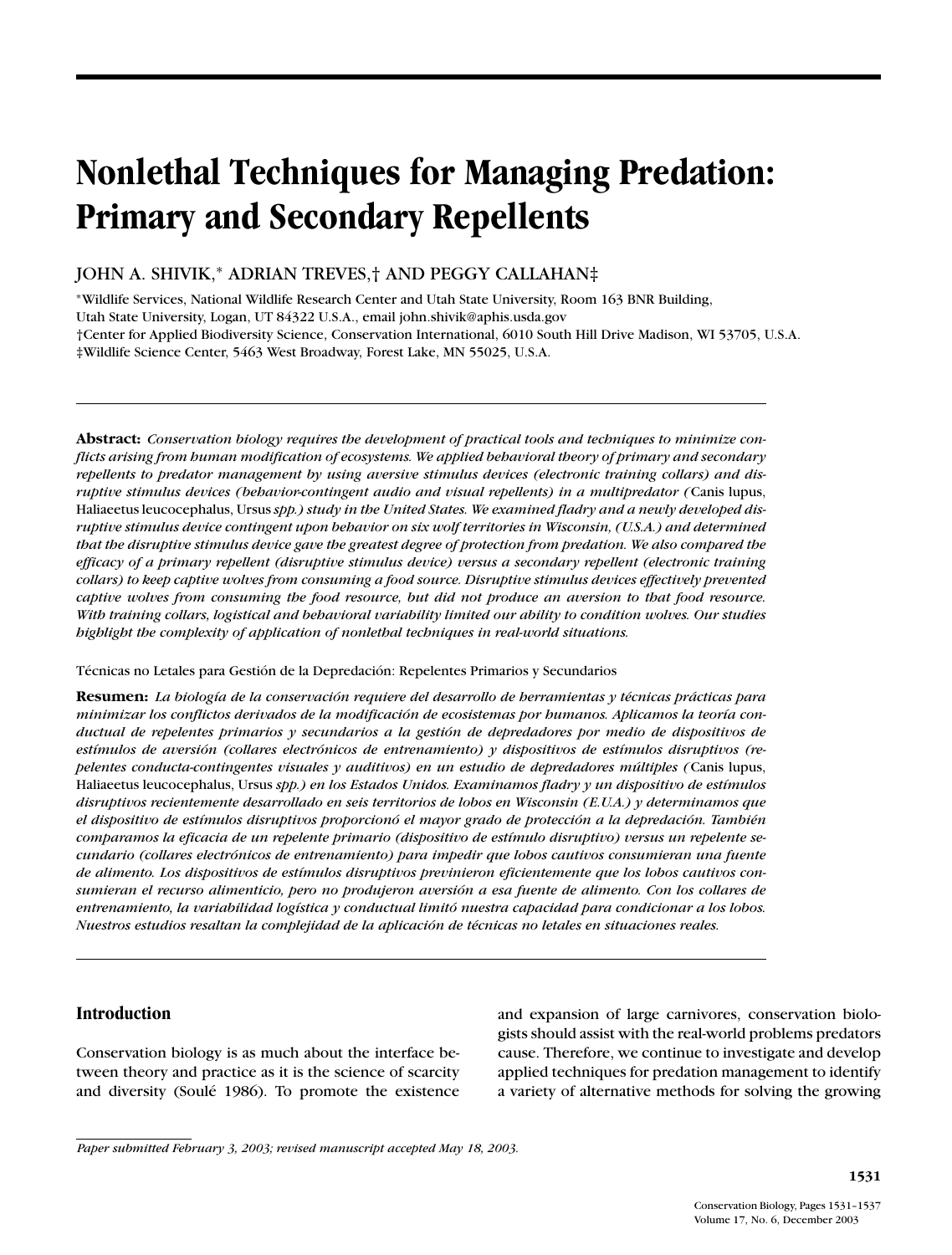number of conflicts between humans and wildlife. New, especially nonlethal, tools for management are important for us as conservation biologists in our interface with the public and policy-makers, and the concepts we describe here are designed to help us to effectively operate within this real world.

Where predators live, the people directly affected by large predators (and most likely to directly affect the predators, lethally, illegally, or otherwise) are influenced by their own educational and value systems (Primm & Clark 1996), which often conflict with those of many conservation biologists. It is important to acknowledge the attitudes of the humans living sympatrically with predators and to provide small-scale solutions to conflicts. Our assistance with predation problems may counteract a perception that conservation values only result in adversity for those directly affected by predator-conservation policies.

Lethal control of predators can effectively end predation on cattle, dogs, sheep, and other domestic animals. However, the goal of rare-carnivore management is to reclaim viable populations of predators, and lethal management actions slow the process of building populations. Furthermore, there is a strong correlation (probably causative) between predator-livestock conflicts and the subsequent removal of predators (Fig. 1). Rare-carnivore management involves encouraging the survival and reproduction of individual predators, which, especially in the early stages of recovery, means



*Figure 1. Correlation between numbers of livestock killed and numbers of wolves killed or removed in the Rocky Mountain region of the United States. Data are from U.S. Fish and Wildlife Service (USFWS 2002)*  $(y = 0.25x + 2.68; p < 0.001, R^2 = 0.89)$ .

keeping individual predators from coming into conflict with humans. Also, with highly social predators such as wolves (*Canis lupus*) the important biological unit, in terms of social transfer of knowledge, is the pack and not necessarily the absolute number of wolves. Even a population of hundreds or thousands may not be a healthy ecological and behavioral unit under highly exploited lethal management schemes (Haber 1996). Thus, it is preferable from a biological point of view to maintain natural predator demographics and behavior while attempting to minimize the conflicts between humans and wildlife. Although territoriality in canids may not wholly preclude interlopers, territoriality does limit interpack access to a domestic animal resource (Shivik et al. 1996). Thus, nonlethal techniques that preserve stabilization of social and demographic structure may limit conflicts with humans and have additional benefits in management efficiency. That is, removal of territorial predators results in a breakdown of territorial defense and allows access to livestock by predators that were formerly excluded. Nonlethal methods for managing predation allow continuance of territorial defense and may have longer-term effects by preventing other predators from intruding into an area containing livestock. Furthermore, efficiency of nonlethal techniques may be greater because they can last beyond the year of management (Bromley & Gese 2001).

We present two conceptual approaches to nonlethal tool development, testing, and application and describe concepts and examine case studies of how tools and techniques for predation management were identified and tested. With additional knowledge and understanding of nonlethal techniques that are available or in development, the conservation community may more effectively employ these nonlethal tools when most appropriate.

### **Primary Repellents**

Primary repellents are those that immediately disrupt a predator's actions through a number of mechanisms such as neophobia, irritation, or pain (Clark 1997; Mason et al. 2001). Stimuli that are applied as primary repellents are disruptive stimuli because they disrupt normal behaviors of an animal (e.g., a light and siren combination that may disrupt the normal progression of a predator's stalk or attack). These stimuli may be chemical, visual, or auditory in nature.

Fladry is an example of a disruptive stimulus that has been used recently for wolf predation management (Musiani & Visalberghi 2001; Musiani et al. 2003 [this issue]). Fladry is an ancient Eastern European technique used to control wolf movements during capture that has been successfully modified for use as an exclusionary device for captive wolves, and it may be possible to prevent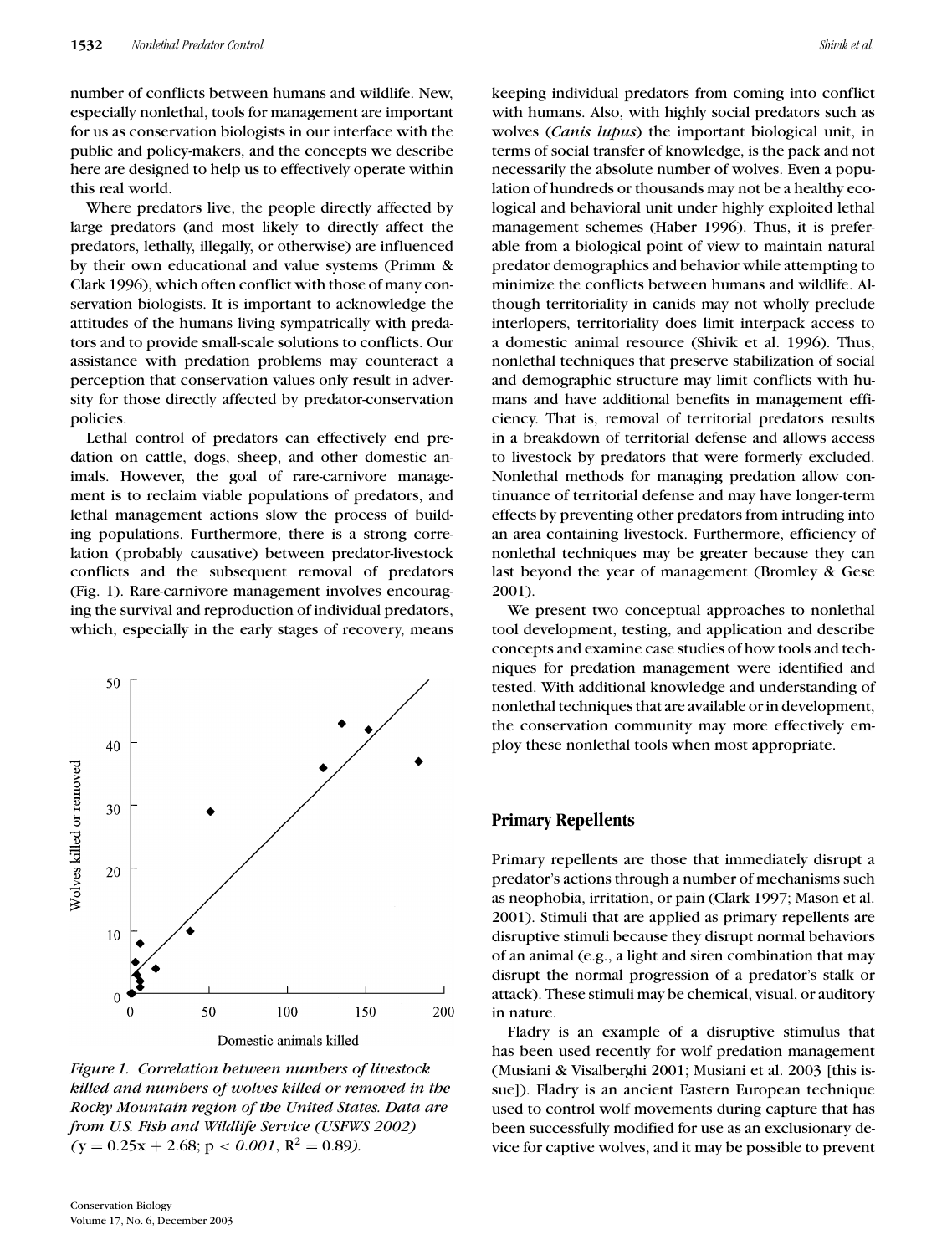intrusion by wild wolves with flagging hung on fence lines (Musiani et al. 2003 [this issue]).

Flashing highway lights and sirens have been used as disruptive stimuli to deter wolves on farms in Minnesota (Fritts 1982; Fritts et al. 1992), although the degree of effectiveness is unknown. Other researchers reported that electronic guards (a siren and strobe device that activates randomly at night) are effective for preventing predation by coyotes (Linhart et al. 1984). Little other research has been conducted to test the effect of frightening devices on reducing livestock depredations by wolves (Smith et al. 2000), probably because investigations usually concluded that light and sound stimuli are limited in usefulness because of habituation (Bombford & O'Brien 1990; Koehler et al. 1990). Primary repellents are limited in their effectiveness because of habituation, and unless disruptive stimuli are sufficiently noxious to prevent an animal from continuing a behavior, the continued use of the disruptive stimuli will result in an extinction of the neophobic effect. The effectiveness of disruptive stimuli can be prolonged by randomizing stimuli and location and by using behavior-contingent technologies that selectively activate dependent upon behavior of the predator being repelled (Shivik & Martin 2001).

One disruptive stimulus approach to livestock protection resulted in the development of an animal-activated disruptive stimulus device for wolves (more commonly referred to as a radio activated guard [RAG], Shivik & Martin 2001). The current version of the RAG system is commercially available as the Model 9000 Frightening Device (Avian Systems Louisville, Kentucky) and is designed to keep radiocollared predators out of small (<16 ha) areas, such as those containing infant livestock. Activation of the device triggers a strobe light and loud sound effects. To reduce the ability of animals to habituate to the device, there are 30 different recorded sounds. The devices are currently being employed in Idaho, with indications of substantial, but not unlimited effectiveness (Breck et al. 2002).

# **Secondary Repellents**

Whereas primary repellents rely on novelty and are rendered ineffective due to animal learning, secondary repellents rely on animal learning to become effective. That is, secondary repellents are linked to a behavior and result in aversive conditioning after a link is established between a behavior and a negative outcome. Aversive stimuli cause discomfort, pain, or an otherwise negative experience and are paired with specific behaviors to reduce the occurrence of these behaviors (Shivik & Martin 2001). Aversive stimuli are often difficult to apply in management situations, usually because controlling the specificity of aversion to an area or prey item can be difficult (e.g., a bear that receives a negative stimulus from a rubber bullet will not necessarily form an aversion to the area where it was shot, but will often learn to avoid the person who shot it instead). However, because fields of theory and evolution are based on aversive conditioning in natural conditions (e.g., aposomatic indicators), it is safe to assume these concepts can be employed in such a way that they are useful for protecting a resource of immediate human concern. For example, Gustavson et al. (1974) suggest that aversive conditioning, through the mechanism of conditioned taste aversion, may be an effective management tool, although conditioned taste aversion is more useful for reducing consumptive behaviors of particular foods rather than for limiting killing behavior by predators (Conover & Kessler 1994). Similarly, the concept and theory of using electric shock as aversive stimuli to alter domestic animal and wildlife behavior has been intensively studied (Krane & Wagner 1975; Linhart et al. 1976; Quigley et al. 1990; Tiedeman et al. 1997). Andelt et al. (1999) recently demonstrated the effectiveness of domestic-dog training collars for conditioning coyotes, and Shivik et al. (2002) expanded this concept, applying it to wild wolves.

## **Methods**

## **Case Study 1: Primary Repellents in Wolf Territories in Wisconsin (U.S.A.)**

Attack and kill behaviors are separate and distinct from consumption behaviors for predation management (Klunder & O'Boyle 1979; Sterner 1995). However, because experimental evaluations of depredation control technologies are difficult to implement in actual management situations, we tested two repellents for their efficacy in reducing consumption only. We tested the effectiveness of two disruptive stimulus approaches (fladry and a behavior-contingent light and sound device) and used deer carcasses as an attractive resource placed in wolf territories in northwest Wisconsin.

Six wolf packs (Bird Sanctuary, Casey Creek, Chain Lake, Crotte Creek, Shoberg, and Tranus Lake) were identified from long-term monitoring by the Wisconsin Department of Natural Resources (Wydeven et al. 1995, 2002). Within each pack, we installed three plots. To construct plots, we located a wooded site within an area that was known to contain wolves but was >500 m from an historic den site and >100 m from a road. We demarcated the boundary of a plot with nylon rope and constructed a virtual fence by stringing cord at approximately 1.3 and 0.3 m on existing vegetation. Each plot was approximately 30 m in circumference and teardrop shaped. A road-killed deer carcass was placed within the center of the plot. All carcasses were obtained in good condition (intact and relatively fresh) and were stored frozen until needed. A technician visited the plots at 2- to 3-day intervals, inspected the area for predator sign, and examined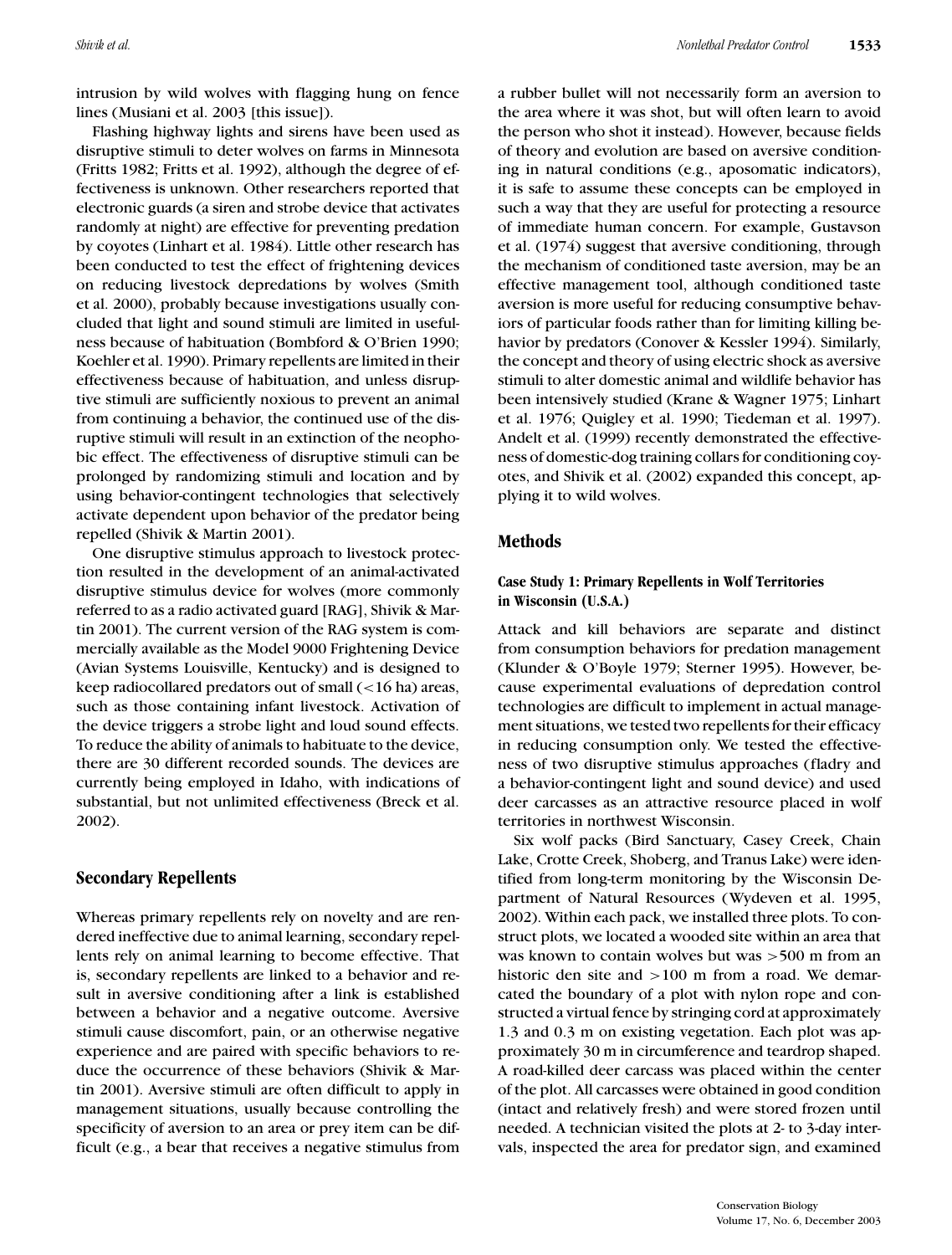the condition of the carcass, including measuring the carcass weight. Plots in the Bird Sanctuary, Chain Lake, and Shoberg packs were monitored with movement-activated night-vision cameras to positively identify species visitation to plots. A carcass was removed and replaced with a "fresh" carcass when one of the following criteria were met: (1) all muscle mass and viscera were gone, (2) most of the muscle and viscera were gone and the reduction of weight through time reached an asymptote, (3) another plot in the pack recently had a carcass replaced (within 6 days), or (4) a carcass had been sitting on a plot for 2 weeks.

Plots were installed sequentially within each pack territory and maintained for 9–35 days pretreatment (beginning 4 April 2002) and then 16–29 days during treatment (ending 7 June 2002). Treatments were (1) a movementactivated guard device (MAG), which used light (strobe light) and sound (30 recorded sound effects including yelling, gunfire, and helicopters) stimuli used by Breck et al. (2002) but was activated (with a passive infrared detector) by movement of a large animal proximal to the carcass, (2) strips of  $1 \text{ m} \times 7.5 \text{ cm}$  red flagging suspended between ropes serving as fladry, and (3) a control site with no protection from predation. We measured the proportion of carcasses consumed per day on each plot. To avoid pseudoreplication, we used the pack as the sample unit for analysis. That is, in statistical tests differences in mean daily consumption were based on a sample size of six per treatment. We tested for differences in mean daily consumption on plots before and during treatment with analysis of variance (ANOVA), with post-hoc multiple comparisons made using the Tukey method.

## **Case Study 2: Primary and Secondary Repellents on Penned Wolves in Minnesota (U.S.A.)**

We evaluated aversive and disruptive stimulus approaches for managing predation with captive wolves at the Wildlife Science Center, Forest Lake, Minnesota. The first treatment was a MAG device. The device was installed such that an approach within 2 m of a unique food source (sled-dog chow) would activate the light and sound stimuli of the behavior-contingent disruptive stimulus device. The second treatment was an electronic training collar set to activate if a wolf approached within 2 m of the food source (by burying collar-activation wires beneath the area where the food source was placed). The final treatment was a control with the food source unprotected.

Social groups were not mixed during this study, and wolves remained in their home pens at the Wildlife Science Center (although one group was separated into two by closing a barrier that transected the middle of their pen). We stratified by group size and then randomly assigned treatments to 14 groups of mixed size, sex, and age class. We performed initial trials during June and July

2002. Wolves assigned the collar treatment were in four groups of one, two, three, and four animals. Wolves assigned the MAG treatment were in six groups of one, two, three, four, six, and seven animals each. Four control groups had one, two, three, and four wolves. Trials were run for 1 hour and began when the food source was placed in the pen with the wolves. We measured the proportion of the 1-kg portion that was consumed by wolves during the duration of the trial. Training collars were affixed 1–2 days before the first trial, left on wolves, and checked periodically. We retested (post-treatment) wolves in August 2002 after collars and MAG devices were removed. Some penned wolves were removed or relocated (from causes independent of treatments), and we were unable to retest each original group in posttreatment trials. Therefore, the wolves that remained for post-treatment trials were from five groups of the MAG treatment (one, three, four, six, seven animals per group, respectively), one group of two wolves in the training collar treatment and two groups of wolves (one and two animals per group) in the control treatment.

So we could extrapolate our results to wolf packs in the wild, we measured the effectiveness of the MAG and collar treatments for limiting consumption behavior and used the group as the sample unit. That is, the dependent variable was the proportion of food consumed per group. We used ANOVA to detect differences in mean consumption per group and made post hoc multiple comparisons with the Tukey method.

## **Results**

#### **Case Study 1: Primary Repellents in Wolf Territories in Wisconsin**

Our preliminary analysis suggested the effectiveness of the MAG device for protecting the carcass resource from predators. The average weight of consumption per day was similar on all plots before treatments were applied  $(p = 0.771,$  Fig. 2). Consumption increased on control and fladry plots but was reduced on MAG plots during the treatment period. When treatments were applied, carcass consumption was different depending on treatment (ANOVA,  $p = 0.032$ ), and the average daily consumption on MAG-protected plots was 68% less than that on control plots ( $p = 0.028$ , Fig. 2). Consumption on the fladry plots was not statistically less than on the control plots  $(p = 0.583)$  or more than MAG plots  $(p = 0.174)$ . We positively identified black bears (*Ursus americanus*), Crows (*Corvus brachyrhynchos*), Bald Eagles (*Haliaeetus leucocephalus)*, fishers (*Martes pennanti*), foxes (*Vulpes vulpes*), Turkey Vultures (*Cathartes aura*), and wolves visiting the carcass sites. Most carcass consumption resulted from black bear and Bald Eagle activity, although we were not able to precisely quantify consumption by species.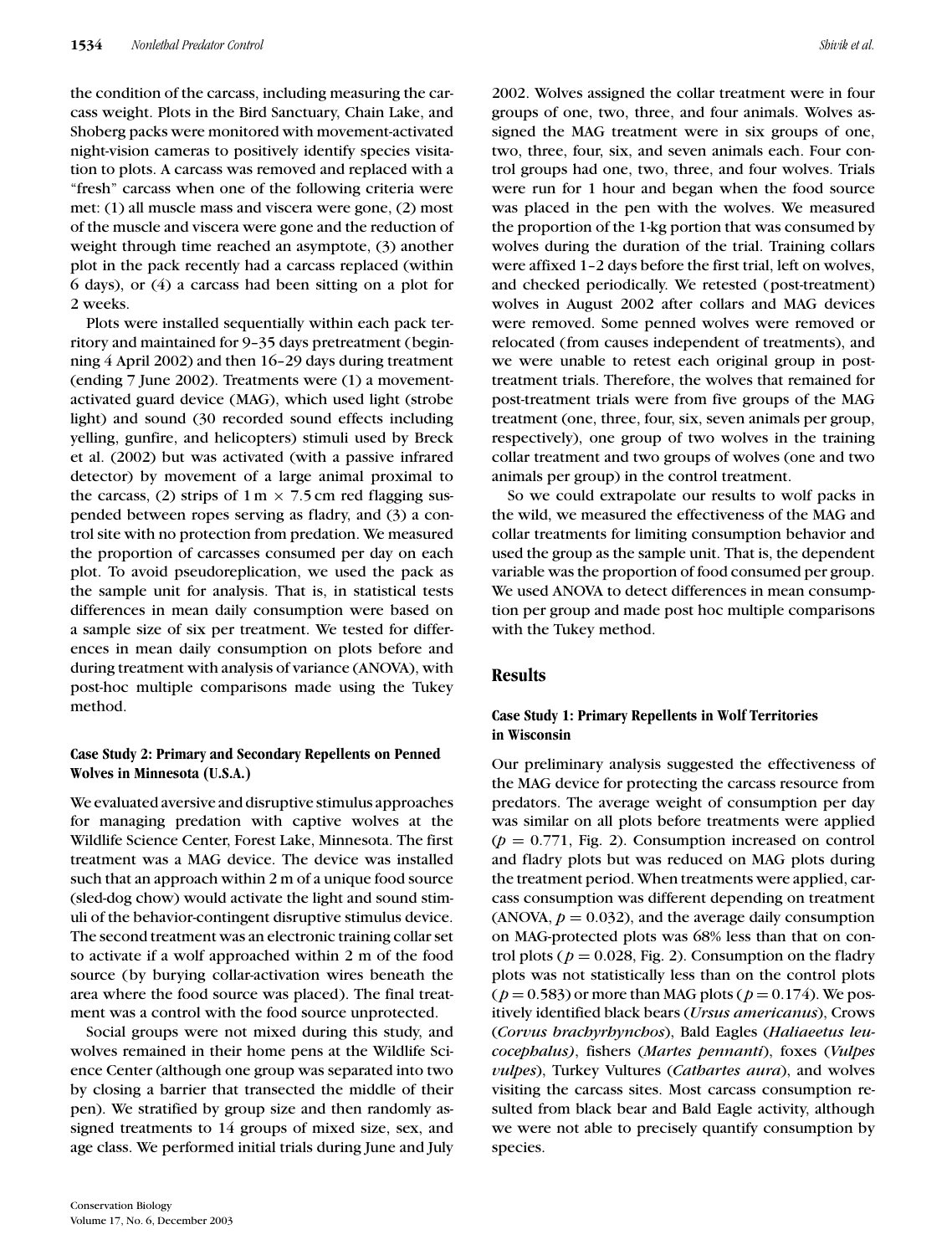

*Figure 2. Mean (*±*1 SE) predator consumption of carcass resource per day during periods before treatments were in place (pretreatment) and after they were in place (treatment) in northwest Wisconsin, spring 2002 (*n = *6 per treatment group) (MAG, movement activated guard).*

### **Case Study 2: Primary and Secondary Repellents on Penned Wolves in Minnesota**

The measurement of food consumed by wolves indicated a significant treatment effect ( $p = 0.014$ ). That is, less food was consumed using the disruptive stimulus device than in the control treatment ( $p = 0.011$ ; Fig. 3), but effectiveness of the training collar was not evident ( $p =$ 0.33). During all post-treatment trials, all food was completely consumed by wolves in the collar, MAG, and control groups.

#### **Discussion**

In multipredator ecosystems, protective methods that prevent predation on human resources by various predators are desired. Fladry has limited effectiveness for wolves (Musiani et al., 2003 [this issue]), but it does not appear to be as effective for other predatory species. The MAG technology, however, repelled all vertebrate consumers until the conclusion of the study. We hypothesize that the behavior-contingent disruptive stimulus concept will be useful in apiary and other small-area applications to protect resources from bears and may also be applied to protect some species (e.g., endangered ferrets [*Mustela nigripes*]) from avian predators. In some instances the devices may be quicker and easier to install. Other benefits are possible: the frightening stimuli may warn species such as ferrets (or humans protecting livestock)



*Figure 3. Mean (*±*1 SE) proportion of food source consumed by captive wolves in Forest Lake, Minnesota, summer 2002 (*n = *6*, *4, and 4 for movement activated guard [MAG], electronic training collar [EC], and control [CON], respectively).*

of approaching predators and further increase survival probabilities.

We did not evaluate the duration of effectiveness for the MAG device, but such research is necessary, especially because differential response is likely from various predators. For example, a stereotypical aspect of canid predators is that they seem to be inherently "wary" (Harris & Knowlton 2001) and are thus more likely to be susceptible (i.e., less quick to habituate than, e.g., usrine predators) to simple disruptive stimuli. Lastly, effectiveness of disruptive stimuli is possibly influenced by availability of alternative food resources and if unprotected food resources are not available, the effectiveness of any nonlethal technique will be limited. We designed our study to give predators within each wolf territory a choice between treatments, and we measured relative consumption based on protective method. The availability of alternative, unprotected food resources probably influences the consumption rate on protected resources, and future studies should measure the effectiveness of repellents when no alternative food supply is provided.

In this and other studies, researchers reported that electronic training collars were difficult to use with wolves (Shivik et al. 2002). Although fur was trimmed and all collars were fitted to the same snugness, we observed a wide variability in response (Fig. 3). Some wolves found the stimuli very noxious and immediately jumped, yelped, and ran away from the food source. Others, however, acted as if the stimulus from the collar was mildly annoying, if at all, and continued to consume the food resource.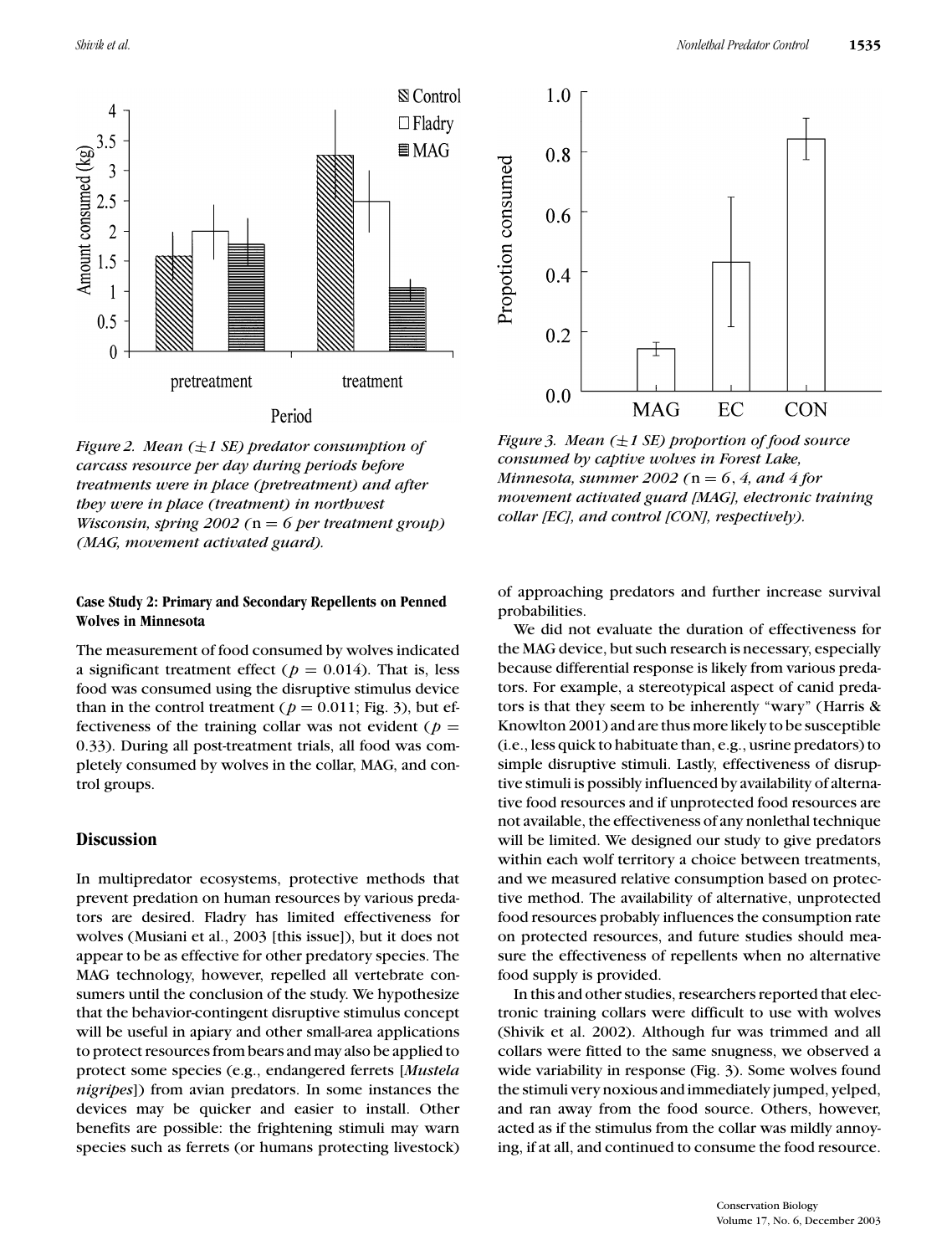One female wolf sat and scratched at the device but did not retreat from the area upon activation of the collar. After four trials, we were unable to show conditioning against the food resource and submit that substantial logistical, animal care, and maintenance issues, and variation in wolf response to the electronic collar complicates application of this type of aversive conditioning into management programs. Furthermore, difficulty in producing aversions to consumptive behavior has been observed (Garcia & Koelling 1966), although other researchers showed that reduction of consumptive behaviors using electrical stimuli is possible (Krane & Wagner 1975; Klunder & O'Boyle 1979). Linhart et al. (1976) and Andelt et al. (1999) demonstrated the effectiveness of electronic training collars for minimizing attack behavior from coyotes.

In our studies, primary repellents were easier to apply and thus more "management friendly" than secondary repellents. However, we believe that limitations of application of secondary repellents are not due to theoretical limitations of the technique, but to logistical difficulties and differential response to the aversive stimulus used. Technological advancement is possible that would prevent tissue irritation (such as implantable conditioning units), but readily available technology must be considered carefully before broad-scale application in predation management. Based on previous reports on penned animals, we believe it is possible to condition predators to not attack livestock (Linhart et al. 1976; Andelt et al. 1999) but acknowledge the need to overcome the difficulties of using training collars on wild predators (Shivik et al. 2002).

In our pen experiments, the primary repellent functioned as expected and no conditioning occurred. Furthermore, in our field experiment, no generalization or conditioning from the disruptive stimuli was evident because predators apparently only limited consumption on protected plots and did not generalize and avoid control plots. This experiment emphasizes the specificity of application of nonlethal techniques; there is no one inexpensive, simple, nonlethal technique that will provide protection across an ecosystem. Real-world applications for predation management in conservation biology should minimize logistical difficulties. Thus, based on our preliminary studies in nonlethal techniques for predation management, current methodology favors the use of primary repellent approaches in managing predation, albeit there are substantial limitations associated with using primary repellents. Failure of nonlethal techniques may result from misapplication or logistical difficulties rather than a basic unsuitability of the behavioral concepts of nonlethal predation management. Animal behavior is a complicated field in itself, but basic tenets must be understood to prevent wasteful misapplication of nonlethal methods (Caro & Durant 1995; Clemmons & Buchholz 1997).

Clark et al. (1996) note that problem definition is an important aspect of improving conservation efforts. Clearly, when cultural history, ecology, management, and the policy process conflict, reasonable compromises must be identified to mollify all parties. Nonlethal approaches to managing predation are not without costs and limitations, but they do provide a means for conservation biologists to target areas with high predation levels and increase acceptance of large mammalian predators. Furthermore, we acknowledge that nonlethal approaches to predator management may be frustrating to managers with limited resources. High-technology devices are much more expensive, complicated, and limited in effectiveness than a single bullet from a high-powered rifle, but they also allow a predator to live—surely the goal of conservation.

# **Acknowledgments**

We thank K. Martin and N. Lance for their diligence and skills performing fieldwork, A. Wydeven and all associated personnel at the Wisconsin Department of Natural Resources, B. Hawkinson for providing deer carcasses, and supporters and personnel of the Wildlife Science Center. This work was completed under auspices of the National Wildlife Research Center's Project (NWRC), Alternative Capture Systems and Aversive Stimulus Applications for Managing Predation, with financial support for the Wyoming Animal Damage Management Board and financial and other aid from the Born Free Foundation. All protocols were approved by the NWRC and the Wildlife Science Center Institutional Animal Care and Use Committees.

#### **Literature Cited**

- Andelt, W. F., R. L. Phillips, K. S. Gruver, and J. W. Guthrie. 1999. Coyote predation on domestic sheep deterred with electronic dog-training collar. Wildlife Society Bulletin **27:**12–18.
- Bombford, M., and P. H. O'Brien. 1990. Sonic deterrents in animal damage control: a review of device tests and effectiveness. Wildlife Society Bulletin **18:**411–422.
- Breck, S. W., R. Williamson, C. Niemeyer, and J. A. Shivik. 2002. Nonlethal radio activated guard for deterring wolf depredation in Idaho: summary and call for research. Proceedings of the Vertebrate Pest Conference **20:**223–226.
- Bromley, C., and E. M. Gese. 2001. Surgical sterilization as a method of reducing coyote predation on domestic sheep. Journal of Wildlife Management **65:**510–519.
- Clark, L. 1997. Physiological, ecological, and evolutionary bases for the avoidance of chemical irritants by birds. Pages 1–37 in V. Nolan Jr. et al., editors. Current ornithology. Volume 14. Plenum Press, New York.
- Clark, T.M., A.P. Curlee, and R.P. Reading. 1996. Crafting effective solutions to the large carnivore conservation problem. Conservation Biology **10:**940–948.
- Caro, T. M., and S. M. Durant. 1995. The importance of behavioral ecology for conservation biology: examples from Serengeti carnivores. Pages 451–472 in A. R. E. Sinclair and P. Arcese, editors. Serengeti II. University of Chicago, Chicago.